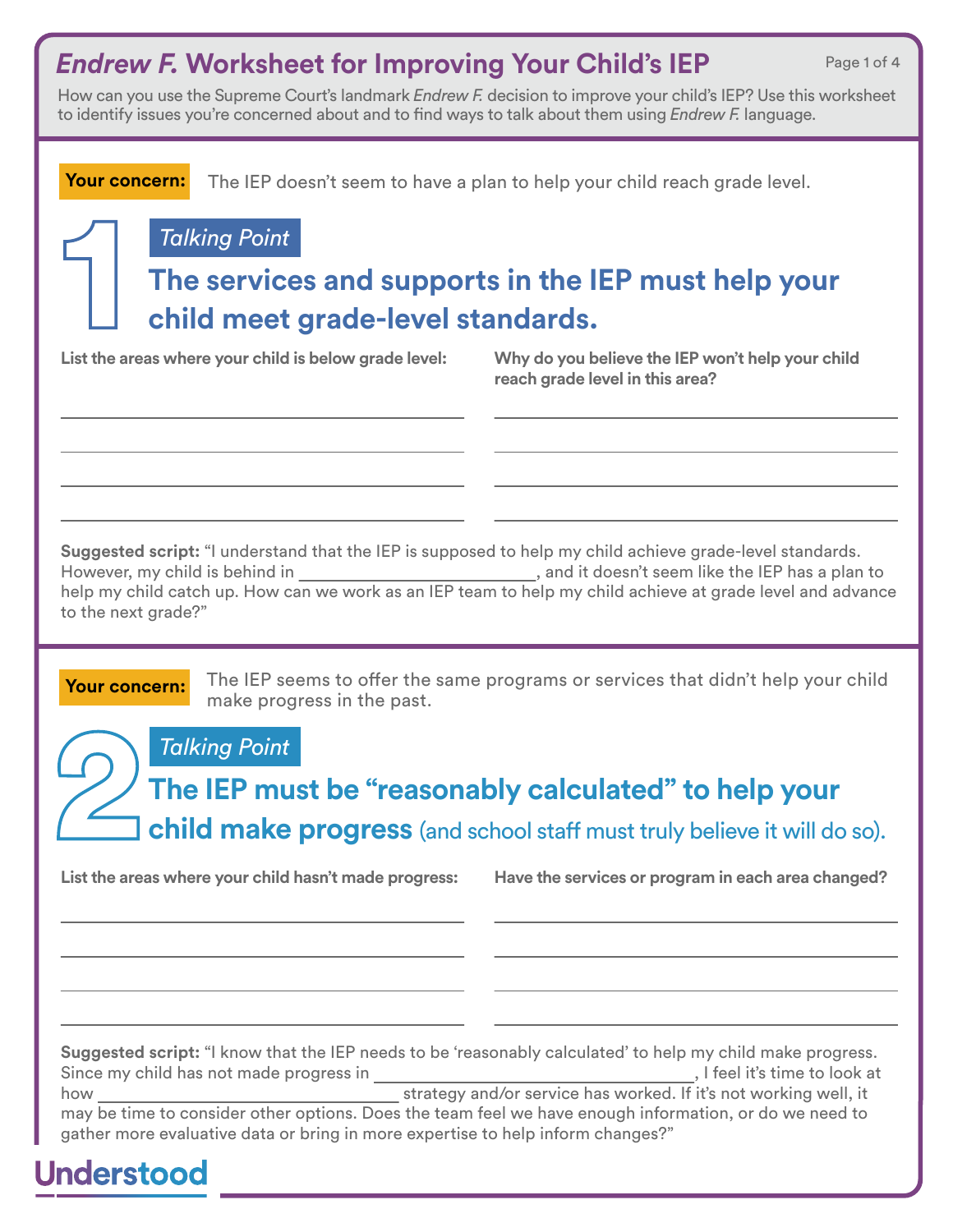*Talking Point*

## **The IEP must include behavioral services and supports that your child needs in order to learn.**

**List the areas where your child's behavior is getting in the way of learning:**

**What types of services or support do you think may help?**

**Suggested script:** "I know that my child has the right to services and supports to help with behavior. However, the IEP doesn't address **. When can we talk about including** behavioral supports and services to help my child make progress in school?"

**Your concern:** The school hasn't offered compelling explanations for its decisions about services or accommodations.

*Talking Point*

**The school must have a compelling explanation for why the services in the IEP will help your child make progress.**

**List decisions the school hasn't fully explained: What else do you want to know about the decision?**

**Suggested script:** "I know I'm entitled to cogent and responsive explanations of why the school is making certain decisions. But I haven't gotten an answer about **contained a functional container** Can you provide a fuller explanation of how this decision offers my child a free appropriate public education?"

# **Understood**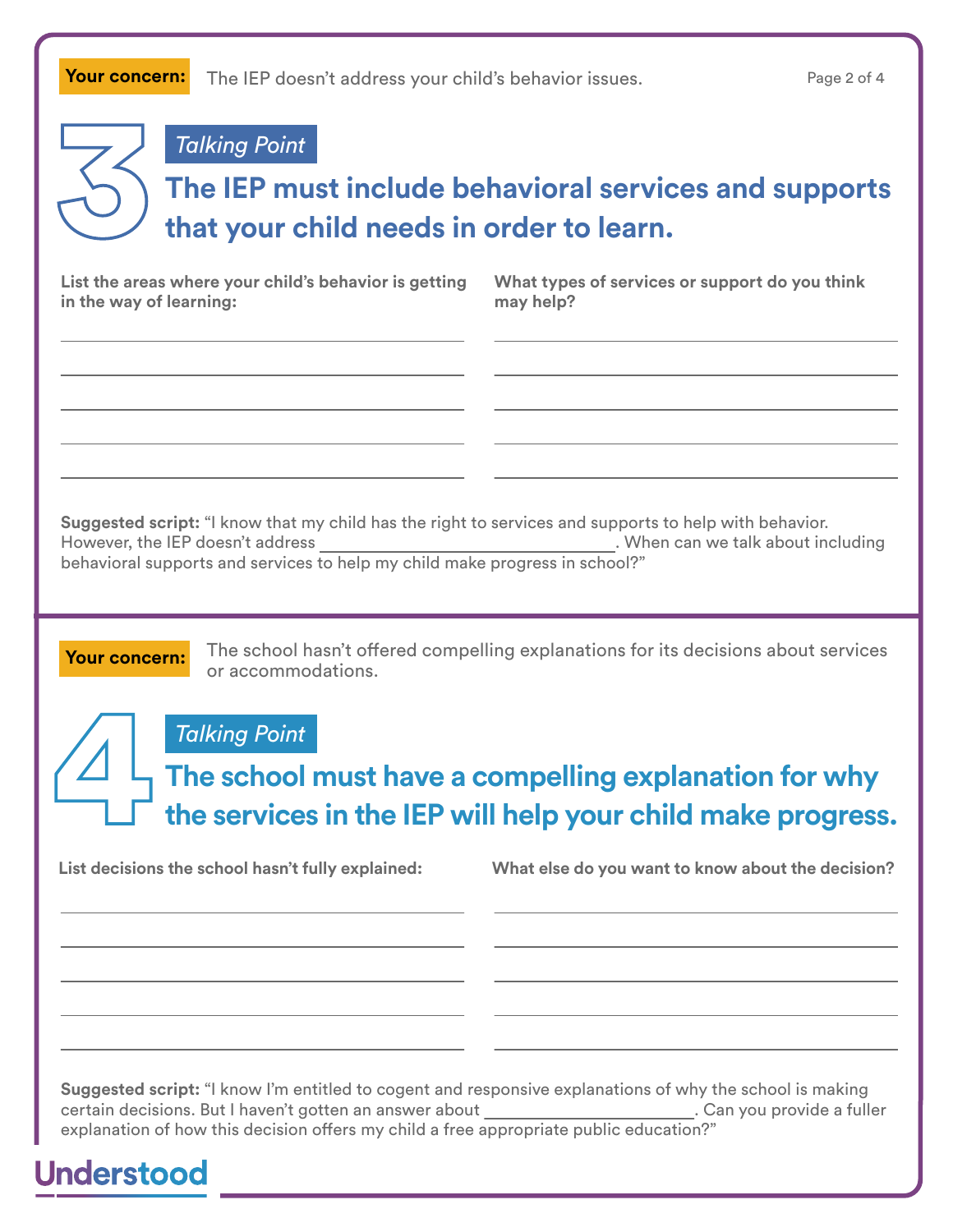The IEP wasn't developed using the appropriate expertise and input. **Your concern:** Page 3 of 4

*Talking Point*

## **As a parent, you help decide whether the IEP has the input it needs to be appropriate for your child.**

**List parts of the IEP that need more input from experts:**

**What experts do you think should be consulted?**

**Suggested script:** "I am aware that my child's IEP must have the expertise and input of the entire IEP team, as well as any other information that helps. When can we sit down and revisit all the information we have on hand, including outside evaluation results and notes from the private tutor?"

**Your concern:** The IEP goals aren't ambitious enough for what your child can accomplish.

*Talking Point*

#### **The IEP should be "ambitious" about your child's future and what can be accomplished.**

**List where you feel your child's IEP goals aren't ambitious enough:**

**What goals would you like to see?**

**Suggested script:** "I know that my child's goals should be appropriately ambitious. Even if my child is behind in academics, the IEP goals should aim to help my child catch up. When can we look at present level of performance and put services and supports in place, so we can set goals that allow my child to meet the same standards as his peers?"

**Understood**